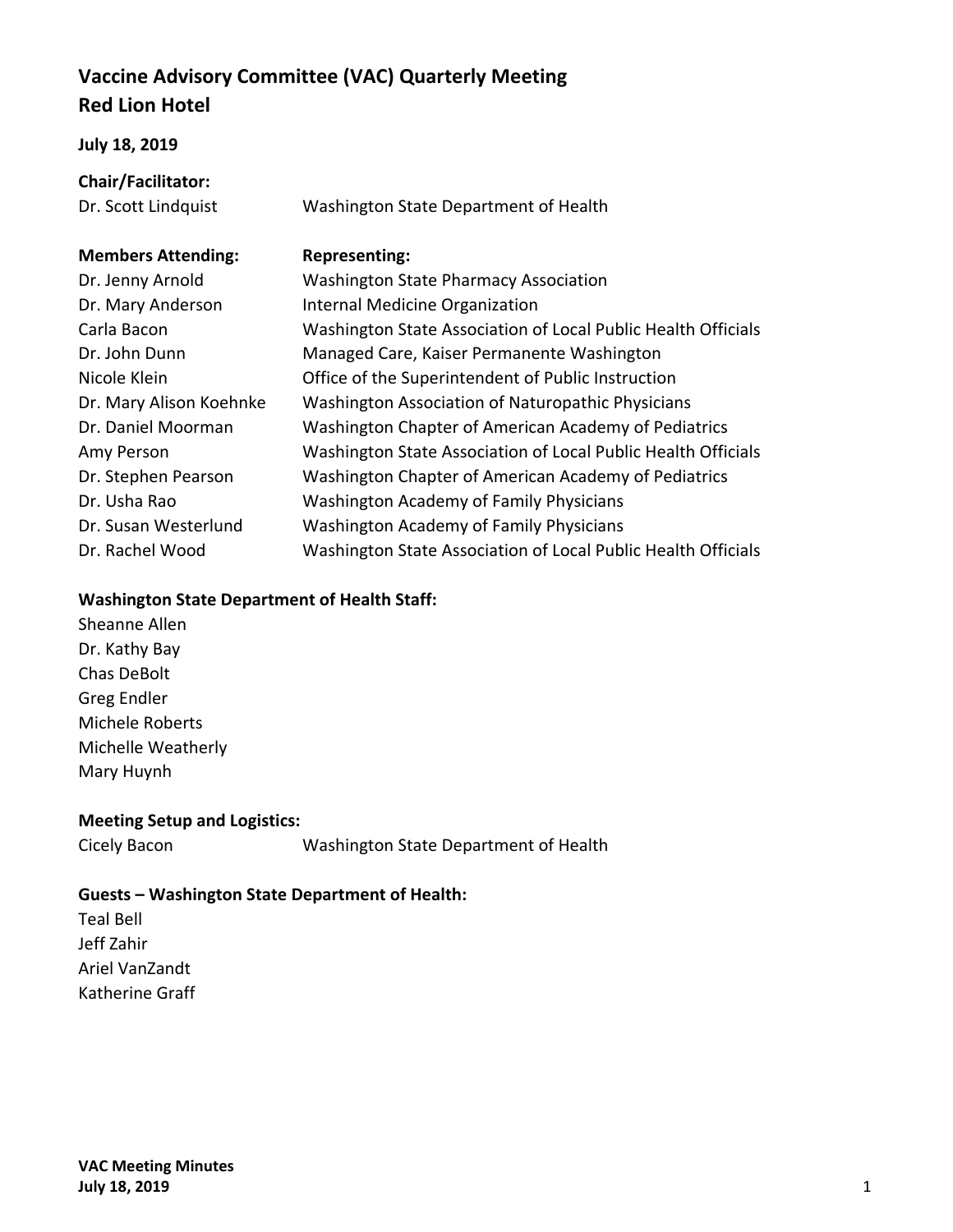| <b>Agenda Item</b>     | <b>Presented Information</b>                                                                                            | <b>Member Discussion</b> |  |
|------------------------|-------------------------------------------------------------------------------------------------------------------------|--------------------------|--|
| Welcome,               | VAC Chair gave a statement welcoming members, guests, and the public for attending the                                  |                          |  |
| Introductions,         | meeting and asked them to sign in, gave an overview of the meeting expectations and                                     |                          |  |
| <b>Announcements</b>   | processes, including the timing for public comment and notice about room capacity. The chair                            |                          |  |
|                        | also introduced new VAC member, Nicole Klein, Health Services Manager with the Office of the                            |                          |  |
| Dr. Scott              | Superintendent of Public Instruction.                                                                                   |                          |  |
| Lindquist              |                                                                                                                         |                          |  |
|                        | The chair also introduced presenters, Teal Bell, Jeff Zahir, Ariel VanZandt, and Katherine Graff.                       |                          |  |
|                        | They provided information regarding school immunization data and an Immunization                                        |                          |  |
|                        | Information System (IIS) School Module update.                                                                          |                          |  |
| <b>Conflict of</b>     | Ask members if they have any conflicts of interests to declare based on policy statement.                               |                          |  |
| <b>Interest</b>        |                                                                                                                         |                          |  |
| <b>Declaration</b>     | None to declare                                                                                                         |                          |  |
| (Handout)              |                                                                                                                         |                          |  |
|                        |                                                                                                                         |                          |  |
| <b>Michelle</b>        |                                                                                                                         |                          |  |
|                        |                                                                                                                         |                          |  |
| <b>Weatherly, OICP</b> |                                                                                                                         |                          |  |
| <b>Senior Policy</b>   |                                                                                                                         |                          |  |
| Analyst                |                                                                                                                         |                          |  |
|                        |                                                                                                                         |                          |  |
| <b>Approval of</b>     | Ask members to review and provide feedback or approve.                                                                  |                          |  |
| <b>Meeting Minutes</b> |                                                                                                                         |                          |  |
| (Handout)              | Approved                                                                                                                |                          |  |
|                        |                                                                                                                         |                          |  |
| <b>All Members</b>     |                                                                                                                         |                          |  |
| <b>OICP General</b>    | <b>OICP General Update highlights:</b>                                                                                  |                          |  |
| <b>Update</b>          |                                                                                                                         |                          |  |
| (Handout)              | School and child care immunization compliance rulemaking comment period is open until for                               |                          |  |
|                        | input until July 24 <sup>th</sup> . The State Board of Health hearing on this rule is on August 14 <sup>th</sup> at the |                          |  |
| Michele Roberts,       | Capital in Olympia. There will be an opportunity for public comment there as well.                                      |                          |  |
| <b>OICP Director</b>   |                                                                                                                         |                          |  |
|                        | We encourage members to look at the immunization compliance rule. There are two big                                     |                          |  |
|                        | pieces: 1) medically verified records, which would require records to be verified (we are only                          |                          |  |
|                        | one of three states that currently doesn't require this information), and 2) Immunization status                        |                          |  |
|                        | documentation is due or before the first day of school.                                                                 |                          |  |
|                        |                                                                                                                         |                          |  |
|                        | WithinReach is hosting the Immunization Summit in October. There will be topics on clinical                             |                          |  |
|                        | education, immunization hot topics, and measles. Continuing Education (CE) credits are                                  |                          |  |
|                        | available.                                                                                                              |                          |  |
|                        |                                                                                                                         |                          |  |
|                        | Dr. Alex Hamling of Pacific Medical Center pediatrician received the immunization champion                              |                          |  |
|                        | award.                                                                                                                  |                          |  |
|                        |                                                                                                                         |                          |  |
|                        | Other highlights included an update on grant funding. The Office of Immunization and Child                              |                          |  |
|                        | Profile was successfully awarded funding to support IIS data use for assessment and coverage                            |                          |  |
|                        | activities. This will feed into national data and help with data quality challenges.                                    |                          |  |
|                        |                                                                                                                         |                          |  |
|                        | CDC also did award our office outbreak response funding because of the ongoing measles                                  |                          |  |
|                        | work. We are looking toward Hep A prevention work and watching King, Snohomish, and                                     |                          |  |
|                        | Spokane in their responses. High-risk groups are of interest for the department and other                               |                          |  |
|                        | partners to ensure we are providing education for informed decisions around immunization.                               |                          |  |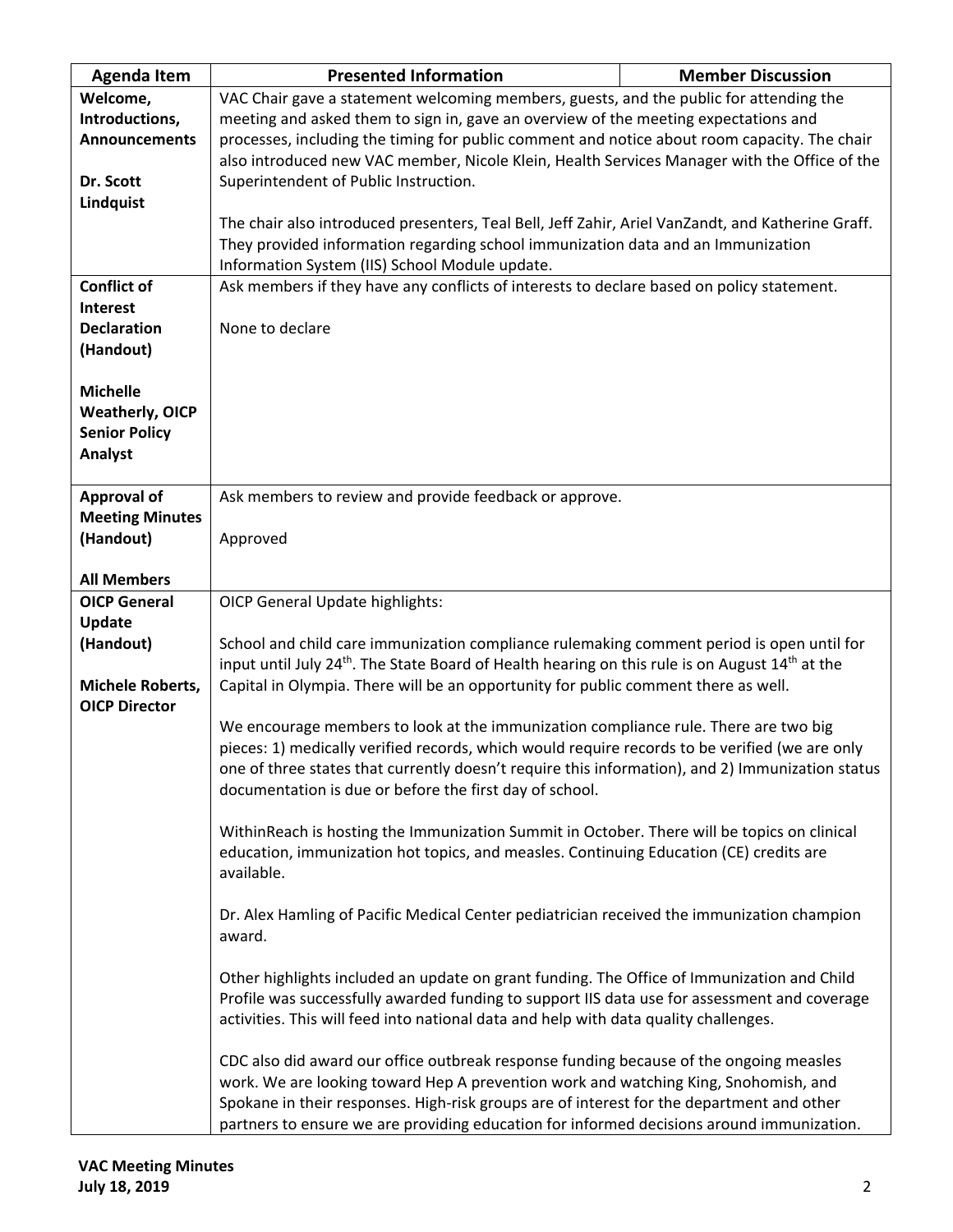| <b>Agenda Item</b>    | <b>Presented Information</b>                                                                                                                                                                                                                                                                                                                                                                                                                                                                                                                                                                                                                                                                                                                                                                                                                                                                                               | <b>Member Discussion</b>                                                                                                                                                                                                                                                                                                                                                                                                                                                                                                                                                                                                                                                                                           |
|-----------------------|----------------------------------------------------------------------------------------------------------------------------------------------------------------------------------------------------------------------------------------------------------------------------------------------------------------------------------------------------------------------------------------------------------------------------------------------------------------------------------------------------------------------------------------------------------------------------------------------------------------------------------------------------------------------------------------------------------------------------------------------------------------------------------------------------------------------------------------------------------------------------------------------------------------------------|--------------------------------------------------------------------------------------------------------------------------------------------------------------------------------------------------------------------------------------------------------------------------------------------------------------------------------------------------------------------------------------------------------------------------------------------------------------------------------------------------------------------------------------------------------------------------------------------------------------------------------------------------------------------------------------------------------------------|
|                       | Member question: Is there a relationship with the Department of Defense (DOD) around<br>military member immunizations?<br>Data exchange between the military EHR for military families has happened previously<br>but technology upgrades stopped the data exchange. However, there is work being<br>done to re-establish connectivity.<br>Member question: Do service members get their immunization records and do dependents all<br>carry a card with their immunizations?<br>Military members can take records to their provider to have it entered in the IIS and<br>٠<br>the Department encourages that practice. We believe that most, if not all, military<br>members have been vaccinated with MMR.                                                                                                                                                                                                               |                                                                                                                                                                                                                                                                                                                                                                                                                                                                                                                                                                                                                                                                                                                    |
| <b>Member</b>         | Members shared the following:                                                                                                                                                                                                                                                                                                                                                                                                                                                                                                                                                                                                                                                                                                                                                                                                                                                                                              |                                                                                                                                                                                                                                                                                                                                                                                                                                                                                                                                                                                                                                                                                                                    |
| <b>Updates</b>        | At least 10 high-risk individuals were exposed to<br>measles by a child between the ages of 0-10. They were<br>with a parent helping a friend with lymphoma and<br>transferred to a cancer care center so there was a lot of<br>time spent to verify whether or not this case was<br>measles. It involved a lot of work and concerning.<br>Are there suggestions for young adults who need Men B<br>vaccine but do not qualify for VFC and cannot afford it?<br>They could be eligible for Medicaid. Not sure about<br>insurance status. Medicaid should cover recommended<br>vaccines up to the 21 <sup>st</sup> birthday.<br>Regarding HPV vaccine and adult coverage, the ACIP<br>recommendation a permissive change. It's a challenge<br>to communicate with a large number of staff on how to<br>offer the vaccine. If anyone has thoughts on how to<br>strategize communications to help in larger<br>organizations. | <b>ACTION: Sheanne Allen and others</b><br>will follow up and check with Jean<br>Gowen to clarify options for<br>coverage for this group of<br>unknowns (19-21).<br>HCA has a shared decision making<br>tools. Intended for clinical practice<br>where the recommendation is not<br>clear but want the provider to have<br>a conversation. Created for other<br>things (VBAC) - they are one page<br>documents with pros and cons.<br>ACTION: Develop a shared decision<br>making tool and recommend that<br>the CDC put something together.<br>Welcome setting up a<br>subcommittee - volunteers? This<br>group could draft materials that can<br>come back for review and<br>discussion at a future VAC meeting. |
| <b>Vaccine Supply</b> | Shingles vaccine – received notification from CDC on increased supply starting July $1st$ .                                                                                                                                                                                                                                                                                                                                                                                                                                                                                                                                                                                                                                                                                                                                                                                                                                |                                                                                                                                                                                                                                                                                                                                                                                                                                                                                                                                                                                                                                                                                                                    |
| and Distribution      | Allocation from the CDC determining how many Hep A and Hep B doses we can order.<br>Hep $A$ – increasing each month.                                                                                                                                                                                                                                                                                                                                                                                                                                                                                                                                                                                                                                                                                                                                                                                                       |                                                                                                                                                                                                                                                                                                                                                                                                                                                                                                                                                                                                                                                                                                                    |
| <b>Sheanne Allen</b>  | Hep B - still able to fill all orders.                                                                                                                                                                                                                                                                                                                                                                                                                                                                                                                                                                                                                                                                                                                                                                                                                                                                                     |                                                                                                                                                                                                                                                                                                                                                                                                                                                                                                                                                                                                                                                                                                                    |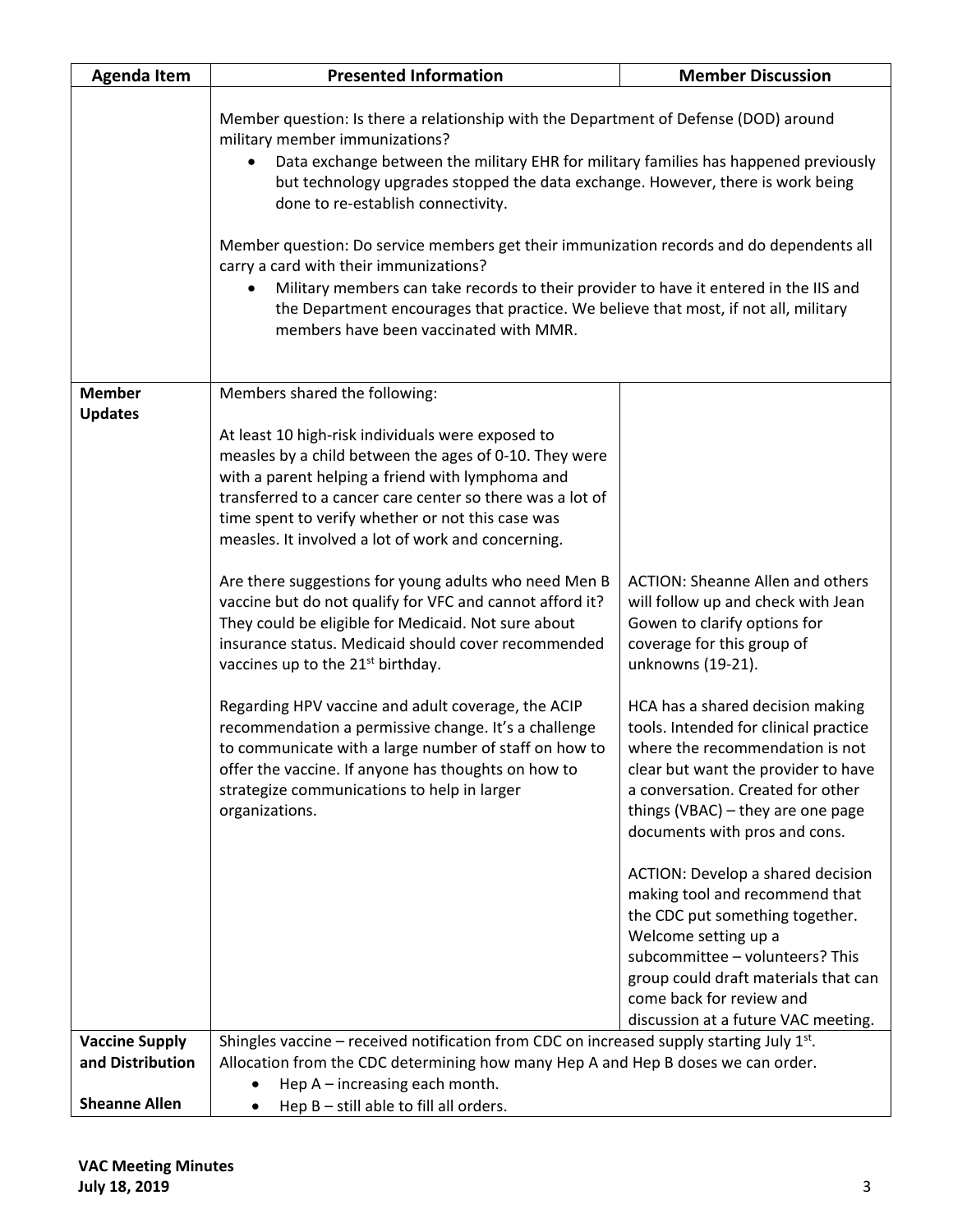| <b>Agenda Item</b>                                                        | <b>Presented Information</b>                                                                                                                                                                                                                                                                                                                                             | <b>Member Discussion</b> |  |
|---------------------------------------------------------------------------|--------------------------------------------------------------------------------------------------------------------------------------------------------------------------------------------------------------------------------------------------------------------------------------------------------------------------------------------------------------------------|--------------------------|--|
|                                                                           | Adult Vaccine Program - Received limited funding each year starting on October 1st. Priority for<br>the funding is for outbreak response. We will check with providers in late July through survey<br>on how many doses they need for underinsured and uninsured adults. 2019 Vaccine:<br>https://www.doh.wa.gov/Portals/1/Documents/Pubs/348-689-AVPOfferedVaccines.pdf |                          |  |
|                                                                           | Provider training was identified as a need to help fill out reports or figure out how much to<br>order. New IIS training videos are available online. ACTION - Cicely will send the link to this<br>group.                                                                                                                                                               |                          |  |
|                                                                           | Member asked about age and college attendance breakdown in regards to Men B.<br>ACTION - Chas will talk about it during her update.                                                                                                                                                                                                                                      |                          |  |
|                                                                           | Men B has been added as an option for ordering in the Childhood Vaccine Program, instead of<br>providers needed to order through a separate process. We will continue to watch ordering and<br>work with providers as needed.                                                                                                                                            |                          |  |
|                                                                           | Flu vaccine purchases for the upcoming flu season for the Childhood Vaccine Program are<br>similar but multi-dose vials reduced by about 70K based on feedback and what was remaining<br>last season.                                                                                                                                                                    |                          |  |
|                                                                           | Flu vaccine distribution is potentially delayed due to World Health Organization deciding to<br>delay their selection of strains.                                                                                                                                                                                                                                        |                          |  |
|                                                                           | Look for a special addition of Vaccine Blurbs on flu vaccine including distribution methods, why<br>private vaccine purchases come sooner, and the delay.                                                                                                                                                                                                                |                          |  |
|                                                                           | AAP will no longer express a preference for the flu shot over the nasal spray for children during<br>the 2019-2020 flu season. ACTION - develop talking points to share with parents.                                                                                                                                                                                    |                          |  |
| <b>Advisory</b>                                                           | Thank you to Jeff Duchin shared his ACIP meeting notes.                                                                                                                                                                                                                                                                                                                  |                          |  |
| <b>Committee on</b><br>Immunization<br><b>Practices</b><br><b>Updates</b> | ACIP updated terminology for "individual decision making" to "shared decision making" to<br>reflect something more familiar with clinicians. Intent is still the same.                                                                                                                                                                                                   |                          |  |
| Dr. Kathy Bay,<br>Manager, Clinical                                       | HPV recommendation is now for cross-gender up through age 26. Shared decision making is<br>recommended. Not used in adults above age 45.                                                                                                                                                                                                                                 |                          |  |
| and Quality<br><b>Assurance</b>                                           | PCV13 - shared decision making for at risk individuals. If recommended it should be given first<br>followed by PPSV23.                                                                                                                                                                                                                                                   |                          |  |
| <b>Section</b>                                                            | Hexavalent vaccine as an option for VFC programs. Rolling up into the VFC program for future<br>ordering.                                                                                                                                                                                                                                                                |                          |  |
|                                                                           | Measles - 1100 cases across the US 1100.                                                                                                                                                                                                                                                                                                                                 |                          |  |
|                                                                           | Pertussis discussion but no vote. It will be back on a future agenda. The idea is for not using TD<br>only but incorporating Tdap. Tetanus is given every 10 years and there is discussion about<br>using Tdap instead. More to come.                                                                                                                                    |                          |  |
|                                                                           | Zoster - No changes made on recommendations.                                                                                                                                                                                                                                                                                                                             |                          |  |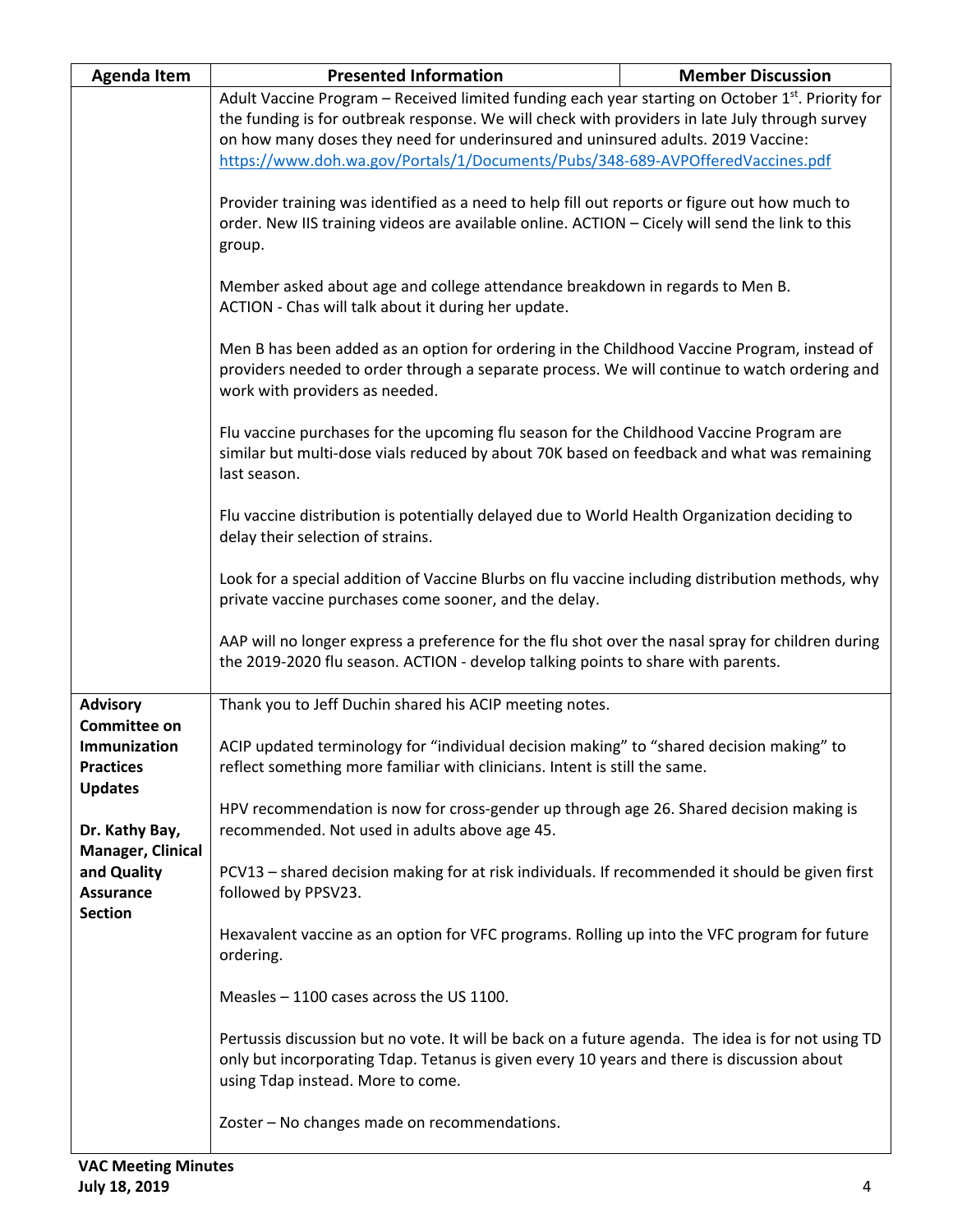| <b>Agenda Item</b>  | <b>Presented Information</b>                                                                                                                                                                               | <b>Member Discussion</b>                                         |  |
|---------------------|------------------------------------------------------------------------------------------------------------------------------------------------------------------------------------------------------------|------------------------------------------------------------------|--|
|                     | Flu vaccine - Last year there was good coverage. Virus evolves so they are working on finding                                                                                                              |                                                                  |  |
|                     | the best match.                                                                                                                                                                                            |                                                                  |  |
|                     | Hep A - ACIP recommends for all children aged 12-23 months, consideration of vaccination of                                                                                                                |                                                                  |  |
|                     | children age 2-18 years, and vaccination of adults at risk for Hep A virus infection. ACIP also                                                                                                            |                                                                  |  |
|                     | recommends Hep A vaccination for post-exposure prophylaxis for all persons age 12 months                                                                                                                   |                                                                  |  |
|                     | and older, regardless of risk group.                                                                                                                                                                       |                                                                  |  |
|                     |                                                                                                                                                                                                            |                                                                  |  |
|                     | Meningococcal - ACIP recommends persons aged 10 years and older at increased risk for                                                                                                                      |                                                                  |  |
|                     | serogroup B meningococcal disease receive a serogroup B meningococcal vaccine series. ACIP                                                                                                                 |                                                                  |  |
|                     | also recommends that adolescents aged 16-23 years may be vaccinated with a MenB series                                                                                                                     |                                                                  |  |
|                     | based on individual clinical decision-making. Evidence suggests that antibodies wane as early                                                                                                              |                                                                  |  |
|                     | as 1-2 years following completion of a MenB primary series.                                                                                                                                                |                                                                  |  |
|                     |                                                                                                                                                                                                            |                                                                  |  |
| <b>Vaccine</b>      | Measles – 1123 cases in 28 states from January through July $11^{th}$ .                                                                                                                                    |                                                                  |  |
| Preventable         |                                                                                                                                                                                                            |                                                                  |  |
| <b>Disease</b>      | 4/29 Clark county outbreak over (2 incubation periods need to pass with no further disease to                                                                                                              |                                                                  |  |
| <b>Surveillance</b> | declare a measles outbreak over). What we didn't know then is that four days earlier there was                                                                                                             |                                                                  |  |
| Update              | a SeaTac exposure (25 <sup>th</sup> of April). Began getting reports in early May of suspect measles cases<br>from that exposure; this started a second measles outbreak in our state. This new outbreak - |                                                                  |  |
| <b>Chas DeBolt,</b> | 13 cases in WA; 3 linked cases from Oklahoma, California, and Illinois.                                                                                                                                    |                                                                  |  |
| <b>Senior</b>       |                                                                                                                                                                                                            |                                                                  |  |
| Epidemiologist      |                                                                                                                                                                                                            |                                                                  |  |
|                     |                                                                                                                                                                                                            |                                                                  |  |
| (Presentation)      |                                                                                                                                                                                                            |                                                                  |  |
| <b>School Data</b>  | Immunization status data is due by Nov 1st from schools                                                                                                                                                    | OSPI uses the data to help inform                                |  |
| <b>Jeff Zahir</b>   | (K-12). Data will be published soon. Data is suppressed                                                                                                                                                    | nurses to help communities and                                   |  |
|                     | when enrollment is less than 10. Smaller schools can                                                                                                                                                       | education around immunizations.                                  |  |
|                     | request that data.                                                                                                                                                                                         |                                                                  |  |
|                     |                                                                                                                                                                                                            | This data will help target counties                              |  |
|                     | K-12 Students (1.1 million)                                                                                                                                                                                | that are struggling.                                             |  |
|                     | Complete for all vaccines: 89% (1 million)                                                                                                                                                                 |                                                                  |  |
|                     | At least one exemption: 5% (55 thousand)                                                                                                                                                                   | Over 300 SDs and 500 private                                     |  |
|                     | Medical: 1%<br>$\Omega$                                                                                                                                                                                    | schools report. This doesn't include<br>institutional education. |  |
|                     | Personal: 4%<br>$\circ$<br>Religious and Religious Membership:<br>$\circ$                                                                                                                                  |                                                                  |  |
|                     | Less than half a percent (4 thousand)                                                                                                                                                                      | This data is embargoed and has not                               |  |
|                     | <b>Exemption by Vaccine:</b>                                                                                                                                                                               | been published yet.                                              |  |
|                     | <b>DTaP: 3%</b><br>$\circ$                                                                                                                                                                                 |                                                                  |  |
|                     | <b>MMR: 3%</b><br>$\circ$                                                                                                                                                                                  |                                                                  |  |
|                     | Polio: 3%<br>$\circ$                                                                                                                                                                                       |                                                                  |  |
|                     | Hep B: 3%<br>$\circ$                                                                                                                                                                                       |                                                                  |  |
|                     | Varicella: 4%<br>$\circ$                                                                                                                                                                                   |                                                                  |  |
|                     | By School Type:                                                                                                                                                                                            |                                                                  |  |
|                     | Public Complete: 89% (1 million)<br>$\circ$                                                                                                                                                                |                                                                  |  |
|                     | Public Exempt: 5% (50 thousand)<br>$\circ$                                                                                                                                                                 |                                                                  |  |
|                     | Private Complete: 87% (67 thousand)<br>$\circ$                                                                                                                                                             |                                                                  |  |
|                     | Private Exempt: 7% (4 thousand)<br>$\circ$                                                                                                                                                                 |                                                                  |  |
|                     | County-level rates                                                                                                                                                                                         |                                                                  |  |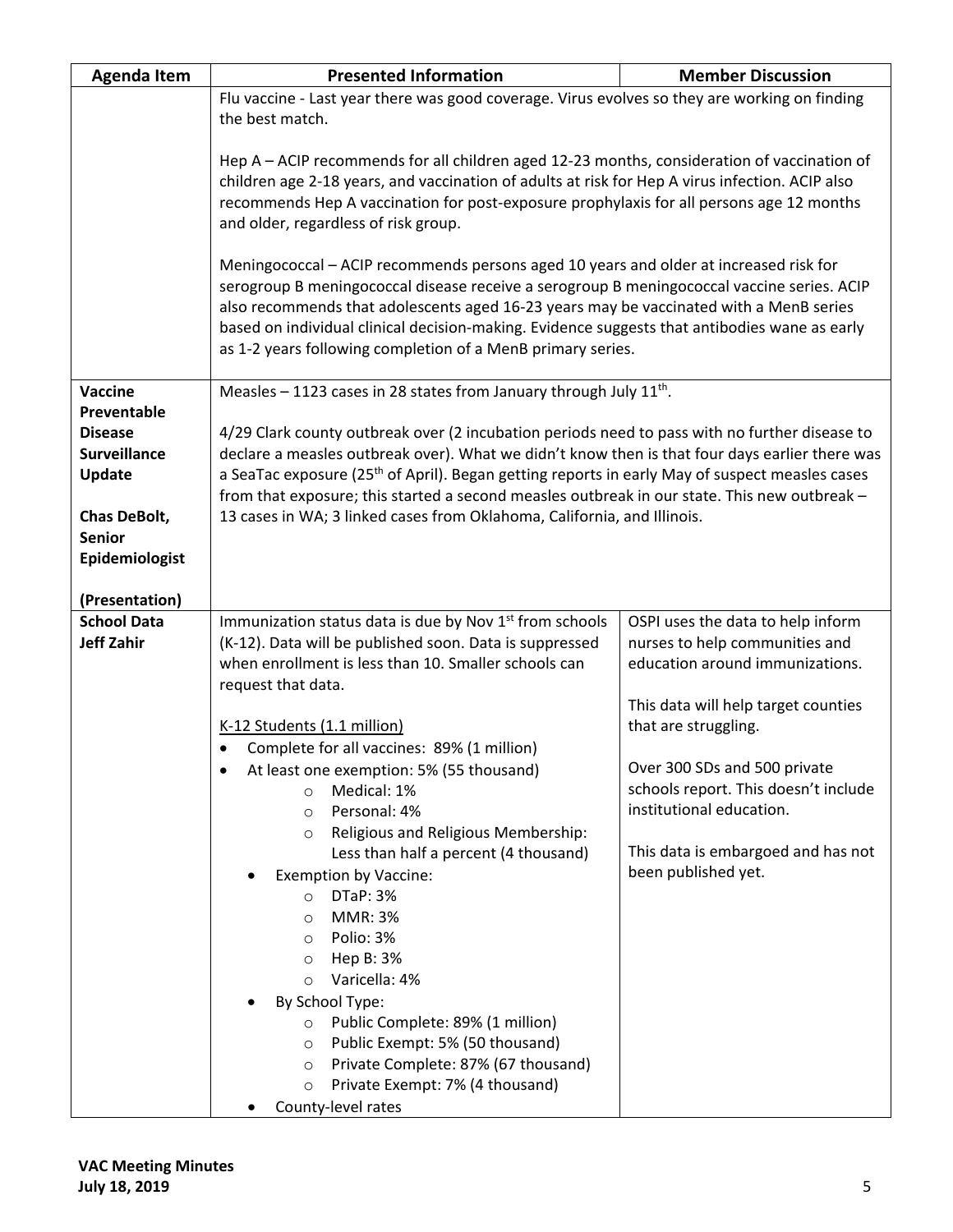| Completion rates ranged from 50% to<br>$\circ$                                                                          |  |
|-------------------------------------------------------------------------------------------------------------------------|--|
| 97%                                                                                                                     |  |
| Exemption rates ranged from 0% to<br>$\circ$                                                                            |  |
| 20%                                                                                                                     |  |
|                                                                                                                         |  |
| Kindergarten Students (85 thousand)                                                                                     |  |
| Complete for all vaccines: 86% (73 thousand)                                                                            |  |
| Hepatitis B vaccine continues to be the<br>$\circ$                                                                      |  |
| vaccine with the highest completion                                                                                     |  |
| rate (93%)                                                                                                              |  |
| Conditional enrollment : 2% (1 thousand)<br>٠                                                                           |  |
| Out of Compliance: 7% (6 thousand)<br>٠                                                                                 |  |
| At least one exemption: 5% (4 thousand)                                                                                 |  |
| Medical: 1%<br>$\circ$                                                                                                  |  |
| Personal: 4%<br>$\circ$                                                                                                 |  |
| Religious and Religious Membership:<br>$\circ$                                                                          |  |
| Less than half a percent (244)                                                                                          |  |
| Exemption by School Type:                                                                                               |  |
| Public Complete: 86%<br>$\circ$                                                                                         |  |
| Public Out of Compliance: 7%<br>$\circ$                                                                                 |  |
| Public Exempt: 5%<br>$\circ$                                                                                            |  |
| Private Complete: 85%<br>$\circ$                                                                                        |  |
| Private Out of Compliance: 4%<br>$\circ$                                                                                |  |
| Private Exempt: 7%<br>$\circ$                                                                                           |  |
| County-level rates                                                                                                      |  |
| Completion rates ranged from 50% to<br>O<br>95%                                                                         |  |
| Exemption rates ranged from 0 to 20%<br>O                                                                               |  |
|                                                                                                                         |  |
| Note: Conditional status is used to identify                                                                            |  |
| Kindergartners and Sixth graders who have                                                                               |  |
| demonstrated progress towards the goal of completing                                                                    |  |
| their immunizations. Out of Compliance status identifies                                                                |  |
| Kindergartners and Sixth Graders who have failed to                                                                     |  |
| show any evidence of full immunization or turn in                                                                       |  |
| exemption paperwork, and do not qualify for                                                                             |  |
| "Conditional" status (see above).                                                                                       |  |
|                                                                                                                         |  |
| Passage of EHB 1638 regarding exemptions resulted in                                                                    |  |
| changes to the reporting form. Changes to the form will                                                                 |  |
| include status updates around personal exemptions and                                                                   |  |
| MMR.                                                                                                                    |  |
|                                                                                                                         |  |
| <b>School Module</b><br>The IIS School module increases use for schools so they can use more of the functionalities. It |  |
| also helps them work more robustly, such as running compliance and forecasting reports,                                 |  |
| <b>Katherine Graff</b><br>exemption information, letters for parents/providers. Robust tool. Rolling it out and         |  |
| <b>Ariel VanZandt</b><br>encouraging all schools to use it. The IIS School Module implementation is a priority for the  |  |
| agency.                                                                                                                 |  |
| Who is using the IIS School Module?                                                                                     |  |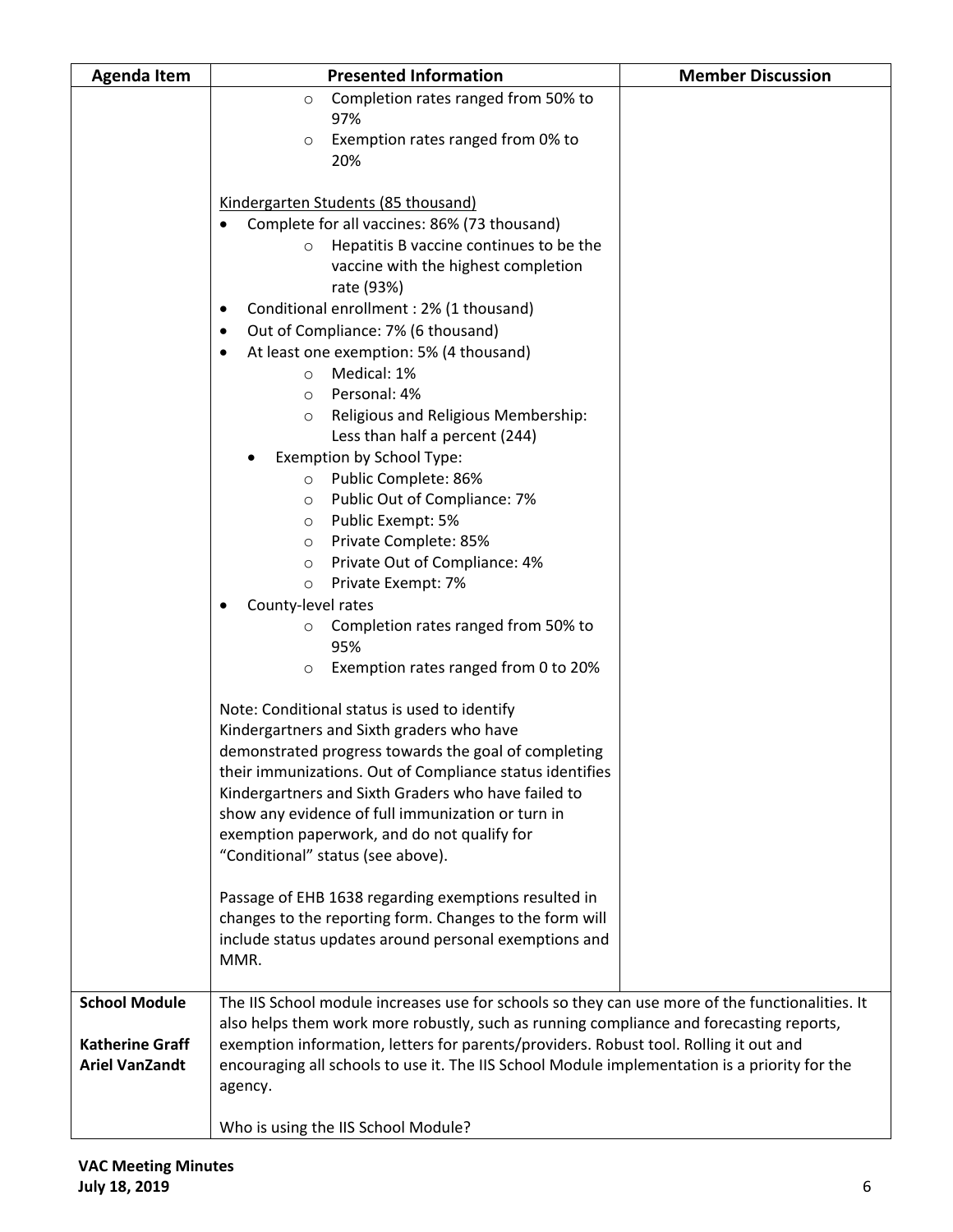| <b>Agenda Item</b> | <b>Presented Information</b>                                                                      | <b>Member Discussion</b>            |  |
|--------------------|---------------------------------------------------------------------------------------------------|-------------------------------------|--|
|                    | 38 public school districts<br>$\bullet$                                                           |                                     |  |
|                    | 15 private schools<br>$\bullet$                                                                   |                                     |  |
|                    | 2 charter schools                                                                                 |                                     |  |
|                    | 4 ECEAP/Head Starts<br>$\bullet$                                                                  |                                     |  |
|                    | • 15 are in progress                                                                              |                                     |  |
|                    | 57 have expressed interest<br>$\bullet$                                                           |                                     |  |
|                    |                                                                                                   |                                     |  |
|                    | The IIS School Module is the Gold Standard for school data reporting, data being used to assess   |                                     |  |
|                    | and evaluate, and it has helped increase data in IIS. Immunization dates entered by school        |                                     |  |
|                    | nurses:                                                                                           |                                     |  |
|                    | 2016-2017 school year: 21,920<br>$\bullet$                                                        |                                     |  |
|                    | 2017-2018 school year: 33,536<br>٠                                                                |                                     |  |
|                    | 2018-2019 school year: 61,531<br>$\bullet$                                                        |                                     |  |
|                    | Total since the roll-out began: 116,987<br>$\bullet$                                              |                                     |  |
|                    |                                                                                                   |                                     |  |
|                    | Benefits of using the IIS School Module:                                                          |                                     |  |
|                    | Access to the IIS that contains millions of immunization records<br>$\bullet$                     |                                     |  |
|                    | Reduces immunization duplicate data entry into a school's student information system<br>$\bullet$ |                                     |  |
|                    | Saves money and staff time<br>$\bullet$                                                           |                                     |  |
|                    | Reports and parent letters and identify students at risk<br>$\bullet$                             |                                     |  |
|                    | Eliminates the need to submit the required annual immunization report<br>$\bullet$                |                                     |  |
|                    | Adds missing immunizations records to the IIS                                                     |                                     |  |
|                    | Creates a lifetime immunization record                                                            |                                     |  |
|                    | Reduces the number of unnecessary immunizations<br>$\bullet$                                      |                                     |  |
|                    | Supports healthy, well-immunized students<br>$\bullet$                                            |                                     |  |
|                    |                                                                                                   |                                     |  |
|                    | The more complete the data is, the easier providers, schools and parents can determine            |                                     |  |
|                    | immunization compliance. Healthcare providers can help:                                           |                                     |  |
|                    | Enter missing historical immunizations<br>$\bullet$                                               |                                     |  |
|                    | Provide medically verified records to schools and parents or enter these missing<br>$\bullet$     |                                     |  |
|                    | immunizations in the IIS for your patients                                                        |                                     |  |
|                    |                                                                                                   |                                     |  |
|                    | School records are useful. Staff can also be excluded. Working on a process to help schools       |                                     |  |
|                    | track employees as well.                                                                          |                                     |  |
|                    |                                                                                                   |                                     |  |
|                    | More information about the IIS School Module can be found at:                                     |                                     |  |
|                    | www.doh.wa.gov/schoolmodule.                                                                      |                                     |  |
|                    |                                                                                                   |                                     |  |
| <b>Exemption</b>   | Children in licensed child cares and schools                                                      | Military, foster care, and homeless |  |
| Legislation        | (public and private):                                                                             | students are covered under federal  |  |
|                    | Removed option for personal and philosophical<br>$\bullet$                                        | law.                                |  |
| <b>Kathy Bay</b>   | exemptions for measles, mumps, and rubella                                                        |                                     |  |
|                    | (MMR) vaccine                                                                                     | Head start/ECAP located in schools  |  |
|                    | No change to:<br>$\bullet$                                                                        | - are they required to be           |  |
|                    | Religious, religious membership, or<br>$\circ$                                                    | immunized? Yes. The Department of   |  |
|                    | medical exemptions                                                                                | <b>Children Youth and Families</b>  |  |
|                    | Titer testing in lieu of immunization<br>$\circ$                                                  | oversees child cares.               |  |
|                    | No change to personal or philosophical<br>$\circ$                                                 |                                     |  |
|                    | exemptions for other required vaccines                                                            |                                     |  |
|                    | (besides the MMR vaccine)                                                                         |                                     |  |
|                    | Effective July 28, 2019<br>O                                                                      |                                     |  |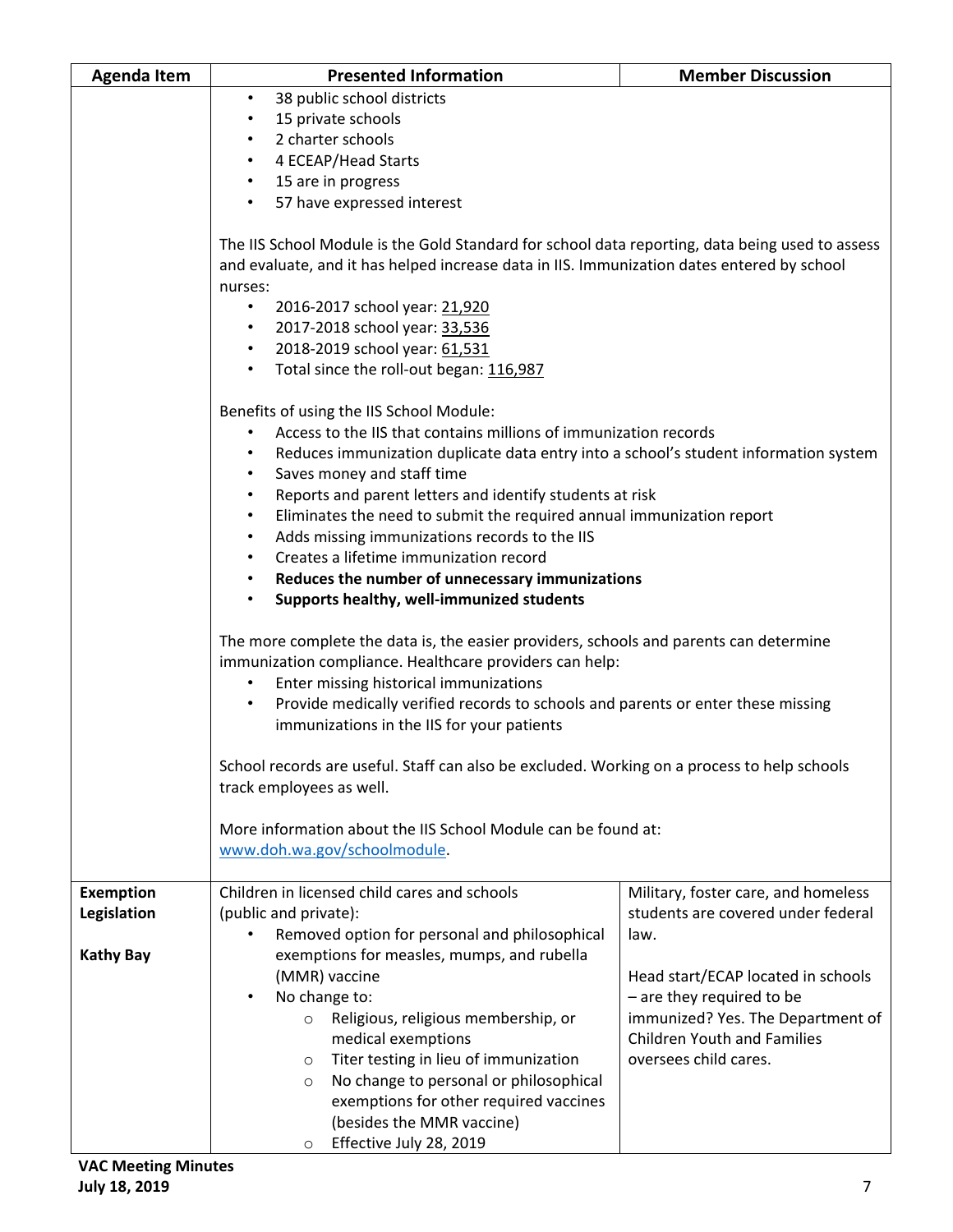| <b>Agenda Item</b> | <b>Presented Information</b>                                                                                                                                                                                                                                                                                                                                                                                                                                | <b>Member Discussion</b>                                                                                                                                                                                                                                                                                                                                                    |
|--------------------|-------------------------------------------------------------------------------------------------------------------------------------------------------------------------------------------------------------------------------------------------------------------------------------------------------------------------------------------------------------------------------------------------------------------------------------------------------------|-----------------------------------------------------------------------------------------------------------------------------------------------------------------------------------------------------------------------------------------------------------------------------------------------------------------------------------------------------------------------------|
|                    | Updated Certificate of Exemption (COE) was sent for<br>feedback to providers, stakeholders, and partners to<br>ensure that it is easy to use for parents, providers, and<br>schools.<br>Types of exemptions:<br>Personal and philosophical exemption (not<br>allowed for MMR vaccine)<br>Religious<br>٠<br>Religious membership<br>Medical<br>$\bullet$<br>Effective July 22, 2011, education must be<br>$\bullet$<br>provided by a healthcare practitioner | International students would need a<br>COE signed by a WA state Provider.<br>We are working on outreach to<br>those organizations.<br>Medical exemptions are based on<br>the provider's medical judgement.<br>Follow ACIP recommendations and<br>package insert.<br>Legal counsel has been consulted on<br>the interpretation of the bill and<br>subsequent communications. |
|                    | Religious exemptions:<br>Religious: There is no requirement to validate<br>or prove a religious exemption<br>Religious Membership: "used when religious<br>beliefs or teachings of the church preclude a<br>health care practitioner from providing medical<br>treatment to the child"                                                                                                                                                                      |                                                                                                                                                                                                                                                                                                                                                                             |
|                    | Who is allowed to sign an exemption:<br>Physician licensed under chapter 18.71 or 18.57<br>$\bullet$<br><b>RCW</b><br>Naturopath licensed under chapter 18.36A RCW<br>Physician Assistant licensed under chapter<br>$\bullet$<br>18.71A or 18.57A RCW<br>Advanced registered nurse practitioner licensed<br>under chapter 18.79 RCW                                                                                                                         |                                                                                                                                                                                                                                                                                                                                                                             |
|                    | What does the practitioner signature mean?<br>The signature is the health care practitioner's<br>attestation stating that he or she "provided the<br>signator with information about the benefits<br>and risks of immunization to the child."<br>Clinician and school staff have no role in<br>assessing parents' religious beliefs                                                                                                                         |                                                                                                                                                                                                                                                                                                                                                                             |
|                    | Religious membership exemption:<br>To be used when the parent/guardian affirms<br>membership in a church or religious body that<br>does not allow their child to get medical<br>treatment by a healthcare practitioner<br>No healthcare practitioner signature<br>$\circ$<br>required<br>If the parent or guardian takes their<br>$\circ$<br>child to see a health care practitioner<br>for things like well-child, illness, and                            |                                                                                                                                                                                                                                                                                                                                                                             |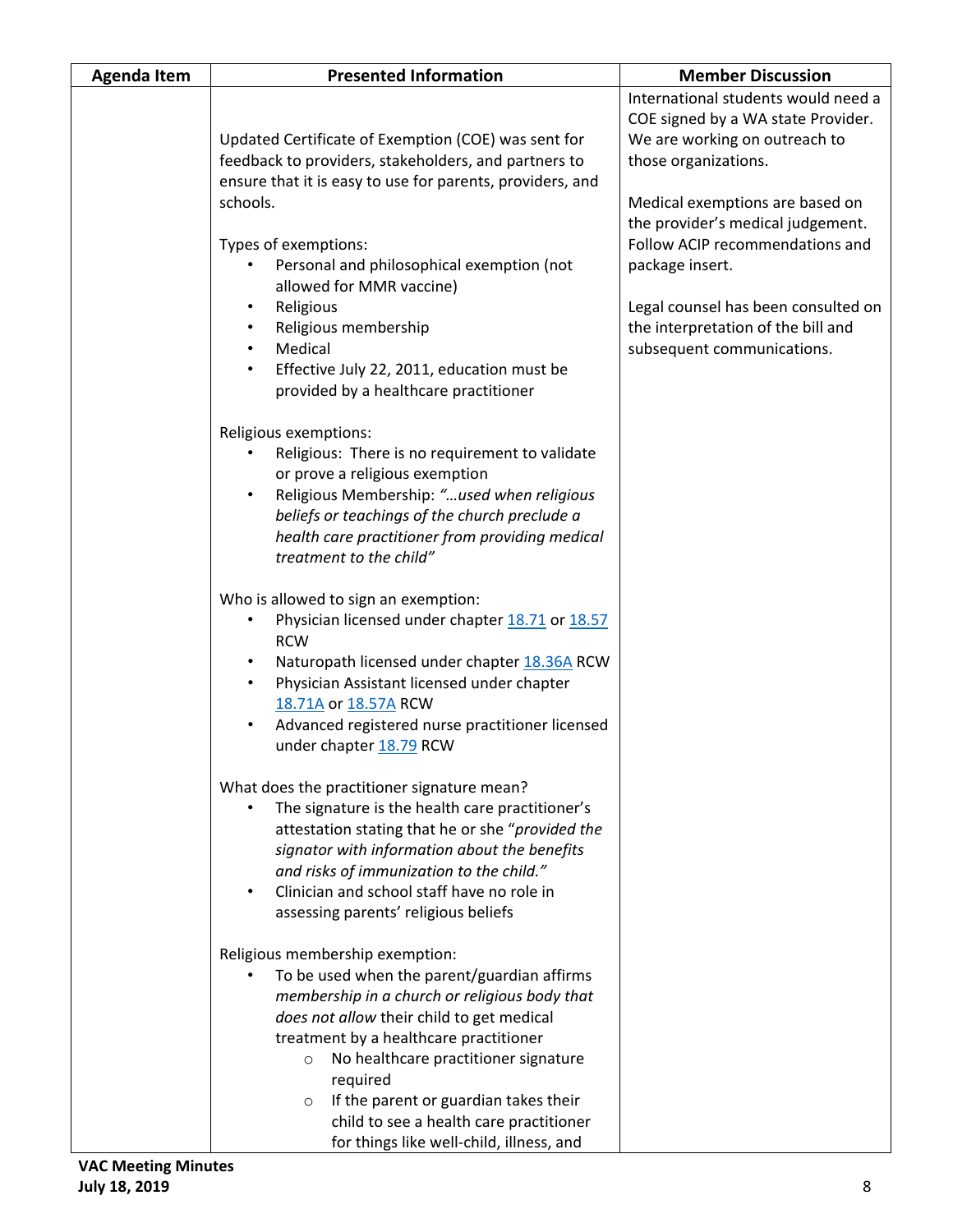| <b>Agenda Item</b>                                                            | <b>Presented Information</b>                                                                                                                                                                                                                                                                                                                                                                                                                                                                                                                                                                                                                                                                                                                                                                                                                                                                                                                                                                                                                                                                                                                                                                   | <b>Member Discussion</b> |
|-------------------------------------------------------------------------------|------------------------------------------------------------------------------------------------------------------------------------------------------------------------------------------------------------------------------------------------------------------------------------------------------------------------------------------------------------------------------------------------------------------------------------------------------------------------------------------------------------------------------------------------------------------------------------------------------------------------------------------------------------------------------------------------------------------------------------------------------------------------------------------------------------------------------------------------------------------------------------------------------------------------------------------------------------------------------------------------------------------------------------------------------------------------------------------------------------------------------------------------------------------------------------------------|--------------------------|
|                                                                               | injury care they should not use this<br>exemption.<br>Medical exemption:<br>Contraindications to vaccines can be found:<br>Recommendations of the Advisory<br>$\circ$<br><b>Committee on Immunization Practices:</b><br>www.cdc.gov/vaccines/recs/vac-<br>admin/contraindications.htm<br>Vaccine manufacturer's package insert<br>$\circ$<br>Permanent or Temporary<br>Both require healthcare practitioner<br>$\circ$<br>and parent/guardian signatures<br>When a temporary exemption ends the<br>$\circ$<br>child has 30 days to get the vaccine or<br>another exemption<br>Clinicians' role in medical exemptions:<br>Determine if the child has a contraindication or<br>$\bullet$<br>precaution<br>Condition temporary or permanent;<br>If temporary, write in date when<br>$\circ$<br>exemption expires<br>The healthcare practitioner's signature attests<br>$\bullet$<br>to their having concluded that the vaccine(s) is<br>not advisable for this child.<br>If the practitioner concludes that the child could<br>$\bullet$<br>receive the vaccine, they should not sign<br>granting a medical exemption.<br>Information about the new law and FAQs:<br>www.doh.wa.gov/mmrexemption. |                          |
| <b>Adult</b><br><i>immunizations</i><br>and Child care<br>workers<br>Kathy B. | New law requirements for child care workers and<br>volunteers. First law that requires workers to be<br>immunized or document. Working with DCYF to<br>implement. Vaccine availability - working on that now<br>to explore options to support vaccination for childcare<br>workers or volunteers who do not have health<br>insurance. No vaccine supply issues.<br>Employee & Volunteer Requirement:<br>All licensed child care centers including ECEAP                                                                                                                                                                                                                                                                                                                                                                                                                                                                                                                                                                                                                                                                                                                                        |                          |
|                                                                               | (Early Childhood Education & Assistance<br>Program) and Head Start<br>Employees and volunteers at child care centers<br>$\bullet$<br>must provide proof of MMR through one of the<br>following:<br>Documentation of immunization<br>$\circ$                                                                                                                                                                                                                                                                                                                                                                                                                                                                                                                                                                                                                                                                                                                                                                                                                                                                                                                                                    |                          |